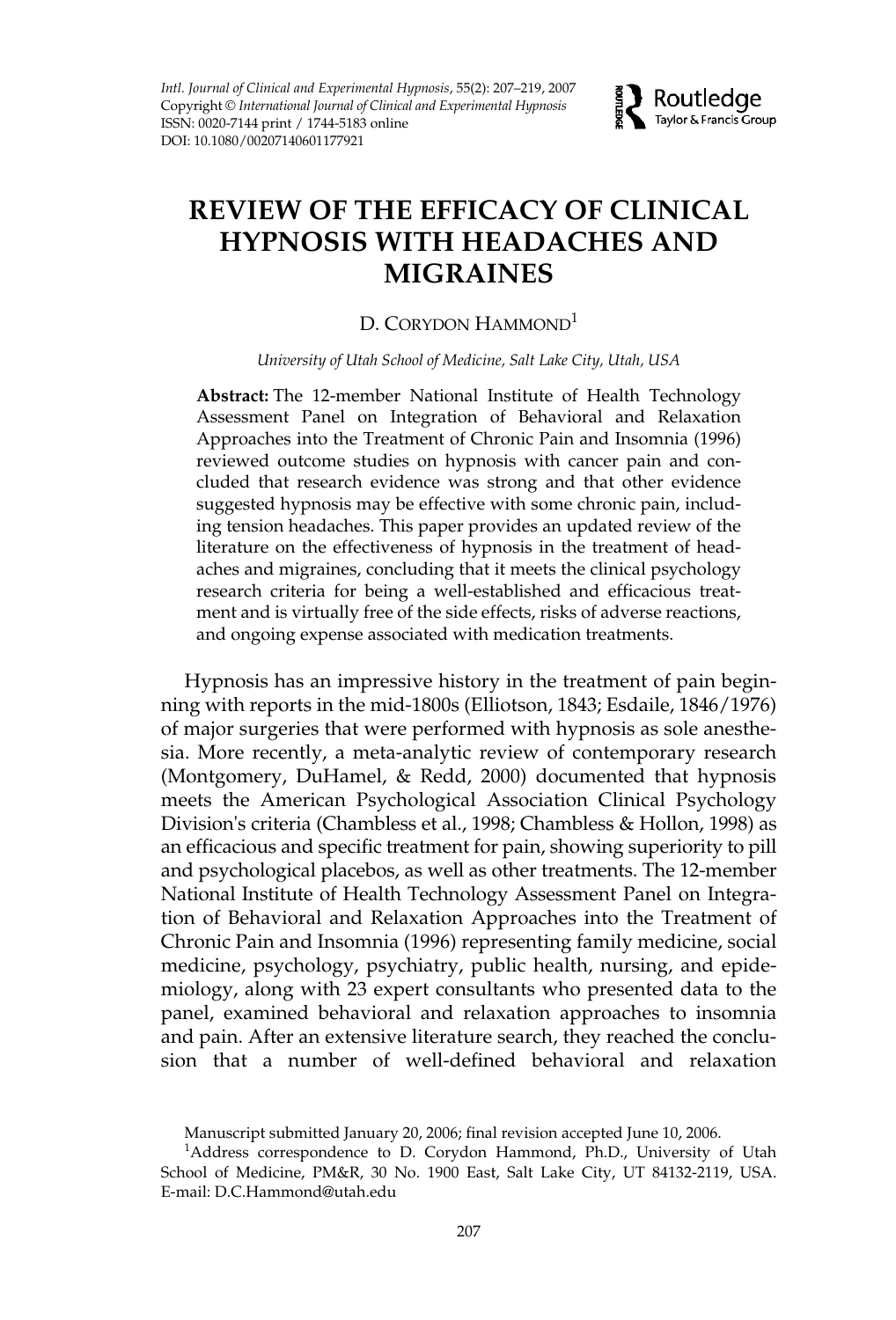techniques now exist and are effective in treating chronic pain and insomnia.

The evidence supporting the effectiveness of hypnosis in alleviating chronic pain associated with cancer seems strong. In addition, the panel was presented with other data suggesting the effectiveness of hypnosis in other chronic pain conditions, which include irritable bowel syndrome, oral mucositis, temporomandibular disorders, and tension headaches. (p. 315)

The remainder of this article will review the literature on the effectiveness of hypnosis with tension and migraine headaches. Research on autogenic training will also be included as it represents a structured German form of self-hypnosis training.

# LITERATURE REVIEW

In a controlled study, Anderson, Basker, and Dalton (1975) compared outcomes in 47 patients (age 14 or older) who were randomly assigned to receive either medication treatment (*n* = 24) with prochlorperazine (Stemetil) and ergotamine (which was to be taken at the first warning of a migraine) or to hypnotherapy (*n* = 23). All patients had suffered with migraines for a minimum of 1 year. Hypnotic treatment consisted of six sessions at intervals of 10 to 14 days. Only experienced hypnotherapists provided treatment, which consisted of induction, deepening, suggestive therapy, and ego-strengthening following Hartland's (1971) model. Hypnotic suggestions included having less tension, anxiety, and apprehension. They were also told to visualize the arteries in the neck and head as being swollen and throbbing and to then imagine them becoming smaller and more comfortable. Patients were instructed in self-hypnosis to avert migraine attacks and asked to practice self-hypnosis daily. Outcome measures included the number of migraines, how many were Grade 4 (defined as "blinding and totally incapacitating"), and the number of patients who were free from migraines at monthly intervals. Follow-up was done for 1 year. The pretreatment frequency of migraines was not significantly different between the two experimental groups. The results found that the number of migraines per month was significantly ( $p < .0005$ ) less in the hypnosis group and the number of "blinding attacks" was also significantly  $(p < .005)$  lower in the hypnosis group. Medication treatment was found to significantly lower the frequency of migraines or of Grade 4 migraines. In the second 6 months of treatment, the hypnosis group averaged only .5 migraines per month compared with 2.9 per month in the medication group. At 1-year follow-up, the number of hypnosis patients who had experienced complete remission of migraines during the previous 3 months was 43.5% (10 patients)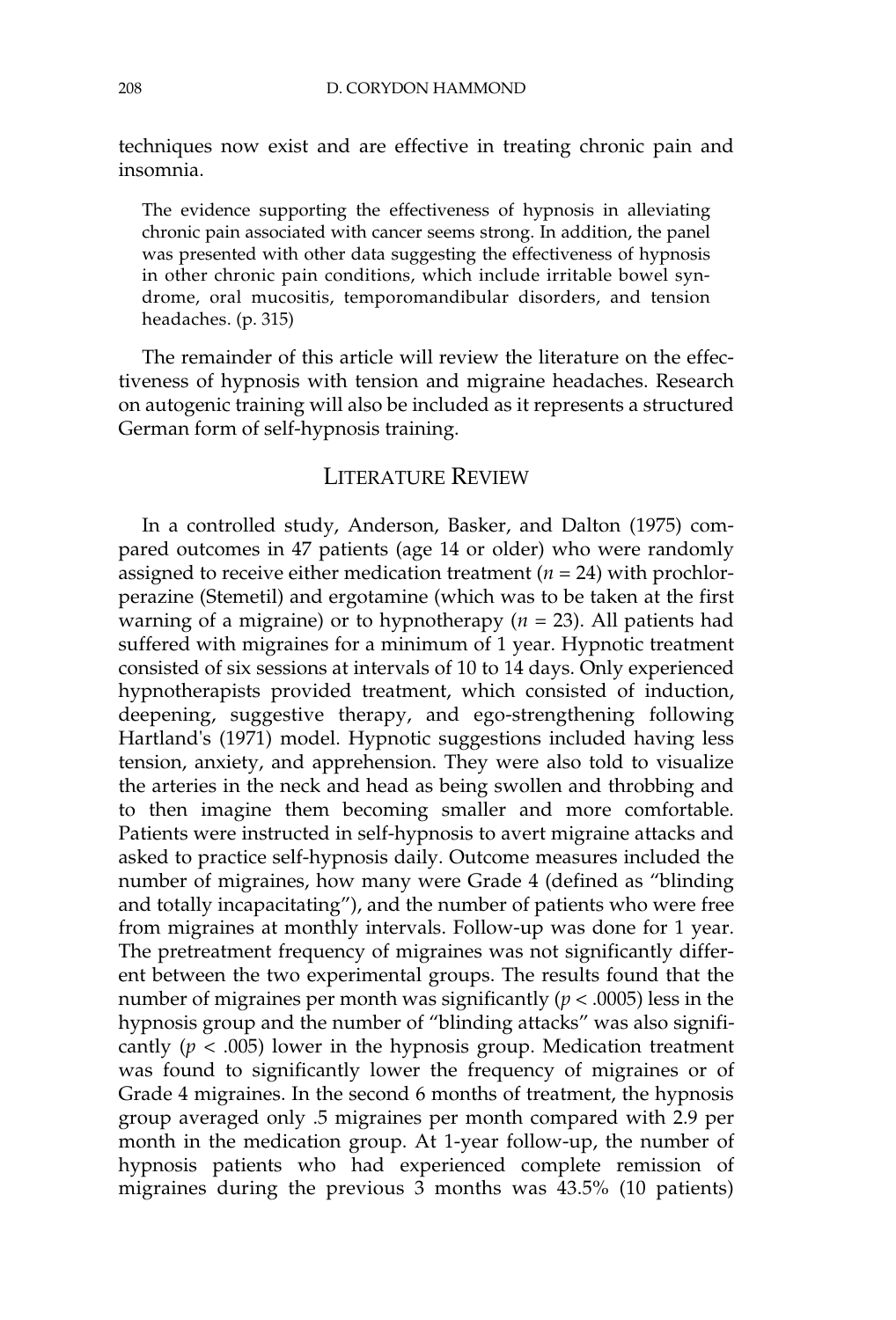compared with 12.5% (3) of the patients in the medication treatment condition; a difference that was also significant ( $p < .039$ ).

Another excellent prospective, randomized, double-blind, placebocontrolled study with classic juvenile migraine was conducted by Olness, MacDonald, and Uden (1987). Children (aged 6–12) were included in a 4-week baseline period, a 1-week period (Period 1) to begin placebo or propranolol medication treatment, a 1-week washout period, followed by a similar 12-week treatment period (Period 2). At the end of Period 2, all children were instructed in self-hypnosis and were followed for another 12 weeks (Period 3). During Periods 1 and 2, the children were randomly assigned to either Group 1 (placebo–placebo–self-hypnosis), Group 2 (propranolol–placebo–self-hypnosis), or Group 3 (placebo– propranolol–self-hypnosis). Compliance was excellent and was assessed every 4 weeks by counting pills, and headache diaries were kept. Five sessions were conducted where self-hypnosis training occurred. In the first visit, a progressive relaxation induction was used along with pleasant imagery of the child's choosing. They were asked to practice selfhypnosis twice daily for 10 minutes. One week later the exercise was done again but included several techniques being offered for self-regulation of pain from which the patient could choose things to incorporate into their self-hypnosis practice. In the third visit, 2 weeks later, the practice also involved glove anesthesia. Two further visits were held at 1-month intervals. At the end of 1 year, the mean number of migraines per child in the placebo group was 13.3 ( $SD = 9.5$ ), 14.9 ( $SD = 12.9$ ) in the medication treatment group, and  $5.8$  ( $SD = 5.8$ ) in the hypnosis group, which was statistically significant (*p* < .045).

Emmerson and Trexler (1999) utilized group hypnosis with relaxation and vascular manipulation (imagery of a cool helmet with freezer coils behind the protective cover) to evaluate the effectiveness of hypnosis in reducing migraine duration, frequency, severity, and need for medication. Pretreatment trend and posttreatment effect were evaluated using a single-group, time-series design. During the 12-week pretreatment baseline period, the 32 patients recorded details about their migraines and medication use. Twelve weeks of treatment began with a group hypnosis session, and patients were provided with prerecorded self-hypnosis tapes. Posttreatment duration of migraine was found to be significantly shorter ( $p < .0005$ ), frequency of migraines was significantly lower ( $p < .0001$ ), migraine severity was significantly reduced ( $p < .0005$ ), and medication usage was reduced by almost  $50\%$  ( $p < .0005$ ). The posttreatment duration of migraine per participant was 155.54 hours, in comparison with 260.28 hours for the same period of time prior to treatment (a 40.25% reduction). The group mean frequency of migraines during the 12-week pretreatment phase was 22.88, while in the posttreatment phase it was 16.8. The severity on a 1 to 3 scale went from an average 1.99 to 1.35 at the same time medication was reduced by about half.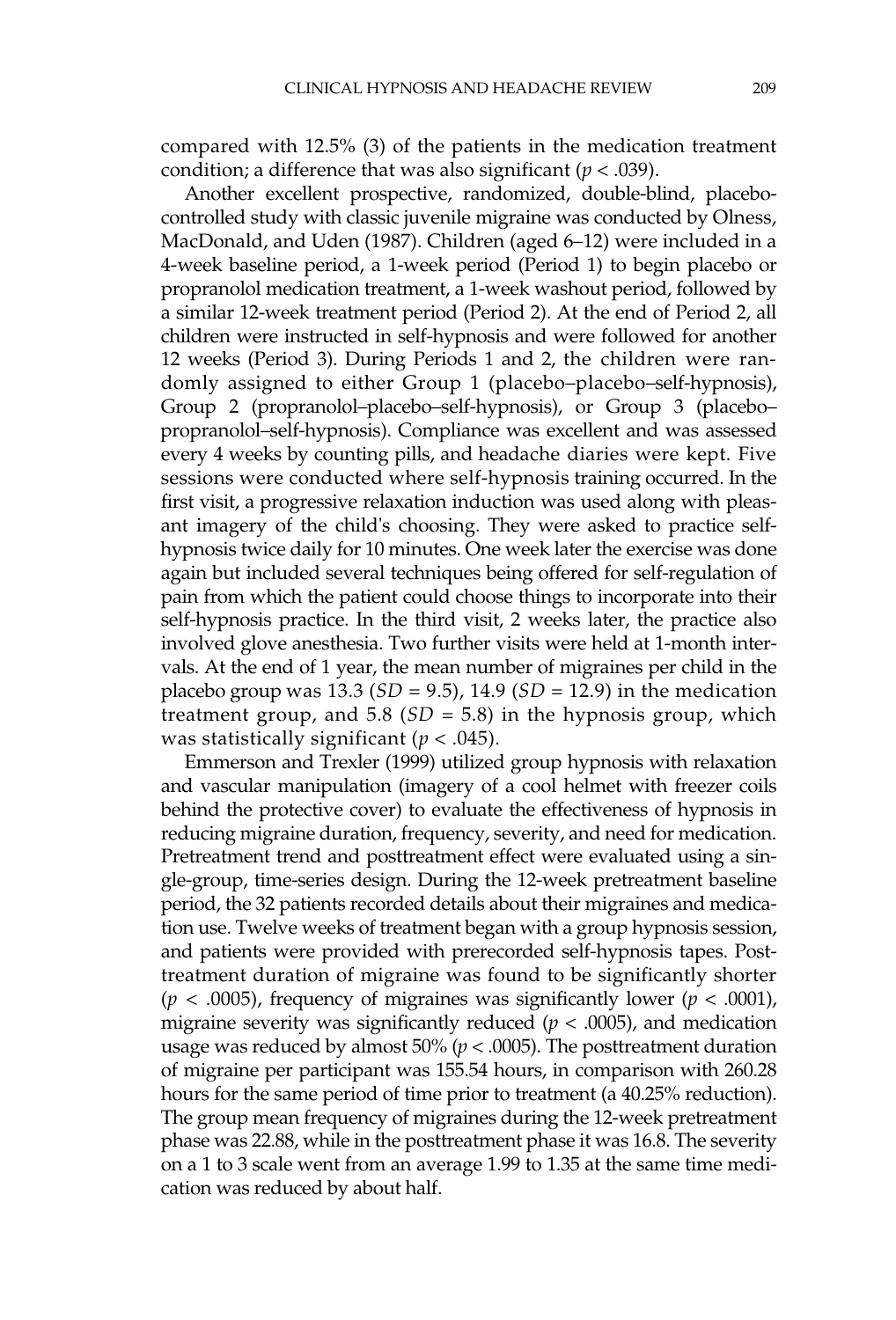Andreychuk and Skriver (1975) randomly assigned 33 migraine subjects to one of three experimental treatment groups: self-hypnosis training, biofeedback training for hand-warming combined with listening to autogenic training tapes, or biofeedback training with a bipolar EEG montage connection in the left and right occipital area that was designed to enhance alpha brain waves. Each treatment group received one 45-minute session a week for 10 weeks. Subjects in each group were encouraged to practice twice a day between sessions. All three treatment groups experienced a significant reduction in migraines from pretreatment levels, reaching significance at the .025 level for alpha training and self-hypnosis training groups and .01 level for the hand-temperature training group. The Hypnotic Induction Profile (Spiegel & Spiegel, 1978) was administered to all subjects, and, cutting across all treatment groups, high hypnotizable subjects demonstrated significant (*p* < .05) reduction in migraine rates compared with low hypnotizable subjects. The common denominator in all three treatment groups was that they all emphasized learning and practicing relaxation.

Spanos and colleagues (1993) randomly assigned a sample of 136 chronic-headache patients to either one or four sessions of imagery-based hypnotic treatment, one or four sessions of a placebo treatment ("subliminal reconditioning"), or to a no-treatment control group. Daily headache activity was monitored for a 3-week baseline and for an 8-week follow-up. Of the total sample, 15% were classified as having migraines, 54% as suffering with tension headaches, and 32% as having mixed tension/ migraine headaches. Control patients reported no significant changes in headache activity, whereas hypnotic and placebo subjects reported significant  $(p < .05)$  but equivalent changes. Medication usage in treated subjects decreased significantly ( $p < .001$ ). Similar to Andreychuk and Skriver (1975), this study demonstrated that hypnotic treatments incorporating relaxation and imagery are more effective than no treatment in reducing chronic headache activity and in decreasing medication usage (and improvements could not be accounted for in terms of any increased use of analgesic medication). The outcome shows, however, that nonspecific factors may be operative. Nonetheless, the results do not support a sociocognitive theoretical perspective (e.g., Kirsch, 1985), because expectations of treatment success obtained after one session and after four sessions of treatment were not found to be predictors of outcome, even though the hypnotic treatment produced significantly stronger expectations of treatment success than the placebo treatment. A possible limitation of the study was that it was based on a student volunteer sample rather than a clinical sample, particularly since patient motivation has been found to be a significant predictor of successful headache treatment (Gallagher & Warner, 1984).

The effectiveness of four sessions of hypnosis and self-hypnosis training in comparison with a wait-list control group in the treatment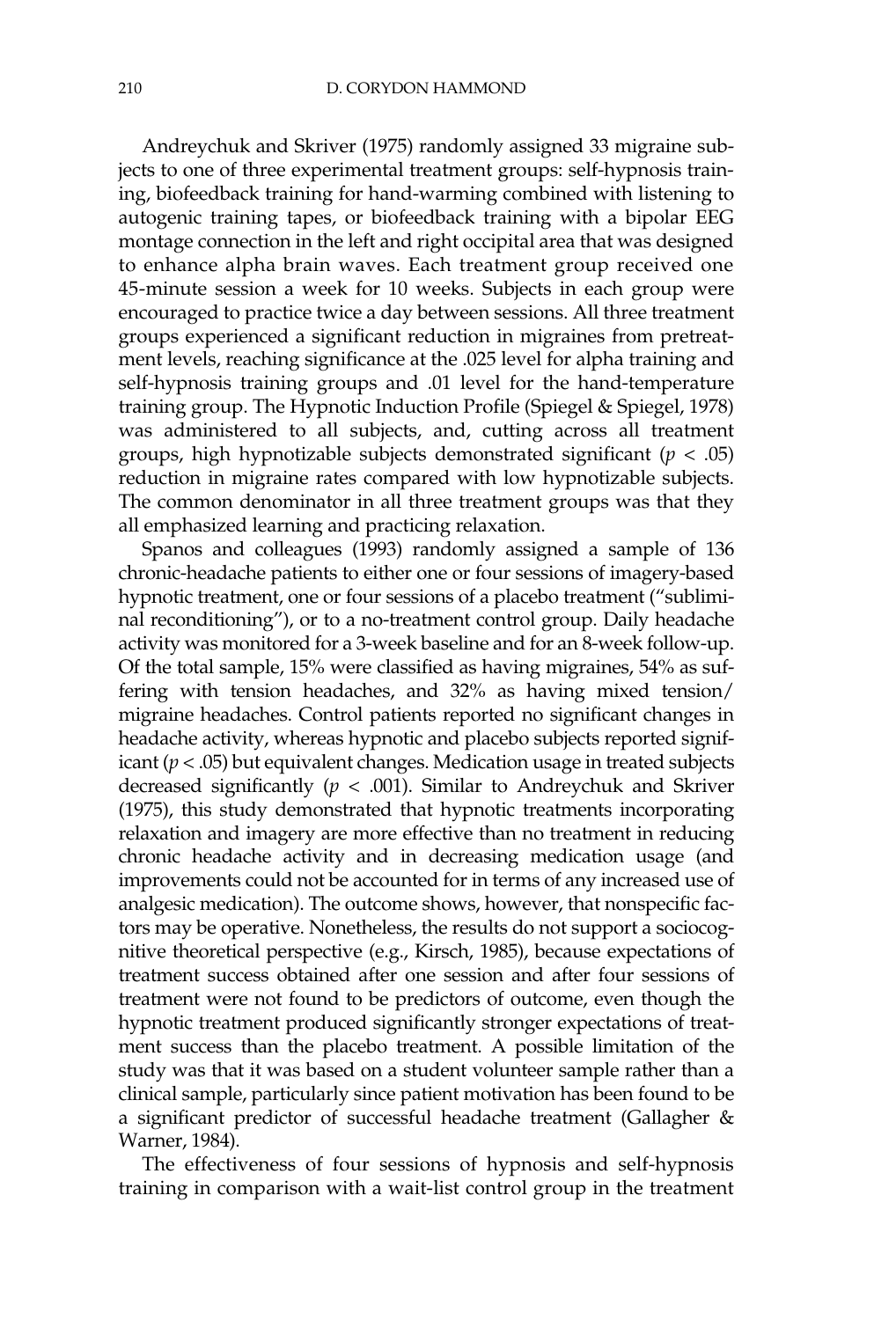of chronic tension headaches was evaluated by Melis, Rooimans, Spierings, and Hoogduin (1991) in a single-blind study. The 1-hour hypnosis sessions utilized eye fixation and relaxation inductions, followed by imagery modification in which the patient visualized an image of the headache gradually changing. Suggestions were also given to transform the pain into sensations that were easier to tolerate and for transferring the pain from the head to a less disabling part of the body. Each patient received a self-hypnosis tape that was made during each of the four sessions. Patients coming to a headache clinic after previously unsuccessful treatment were randomly assigned to a hypnosis ( $n = 11$ ) or a wait-list control condition ( $n = 15$ ). Patients were unaware of the existence of the wait-list control condition. A 4-week baseline, data-gathering period preceded randomized assignment, and the therapist never inspected data that was gathered. Outcome measures included number of headache days, number of headache hours per day, and intensity of headaches. At 4-week follow-up, the hypnosis group was found to be experiencing significant reductions ( $p < .05$ ) in number of headache days, hours, and intensity of headaches compared to the wait-list control group. They also showed a significant (*p* < .01) reduction in anxiety as measured by Zung's Self-Rating Anxiety Scale (Zung, 1971). Improvement was confirmed by subjective evaluation and questionnaire data showing a significant reduction in anxiety scores ( $p < .01$ ). Hypnosis patients reported that the training made it easier for them to relax, gave them a sense of control over the headaches, changed their perception of the pain, and prevented tension from building up during the day.

Mannix, Chandurkar, Rybicki, Tusek, and Solomon (1999) evaluated the effect of guided imagery on 129 patients with chronic tension headaches. The subjects completed the Headache Disability Inventory and the Medical Outcomes Study Short Form (SF-36) at their initial visit to a specialty headache center and again a month after the visit. In addition to individualized headache therapy (administered by a physician and that could include abortive and prophylactic pharmacological treatments, physical therapy, biofeedback, and dietary instruction), patients were instructed to listen daily to a 20-minute commercially available guided-imagery audiotape during the month. A control group of 131 patients received the individualized headache-clinic therapy but without guided imagery. Both the traditional medical treatment controls and the patients who listened to the guided-imagery tape improved in headache frequency, headache severity, global assessment, quality of life, and disability caused by headache. The overall improvements in the two groups in comparison to baseline were highly significant ( $p = .004$ ). However, significantly ( $p < .05$ ) more guided-imagery patients (21.7%) than controls (7.6%) indicated that their headaches were much better. The guided-imagery patients had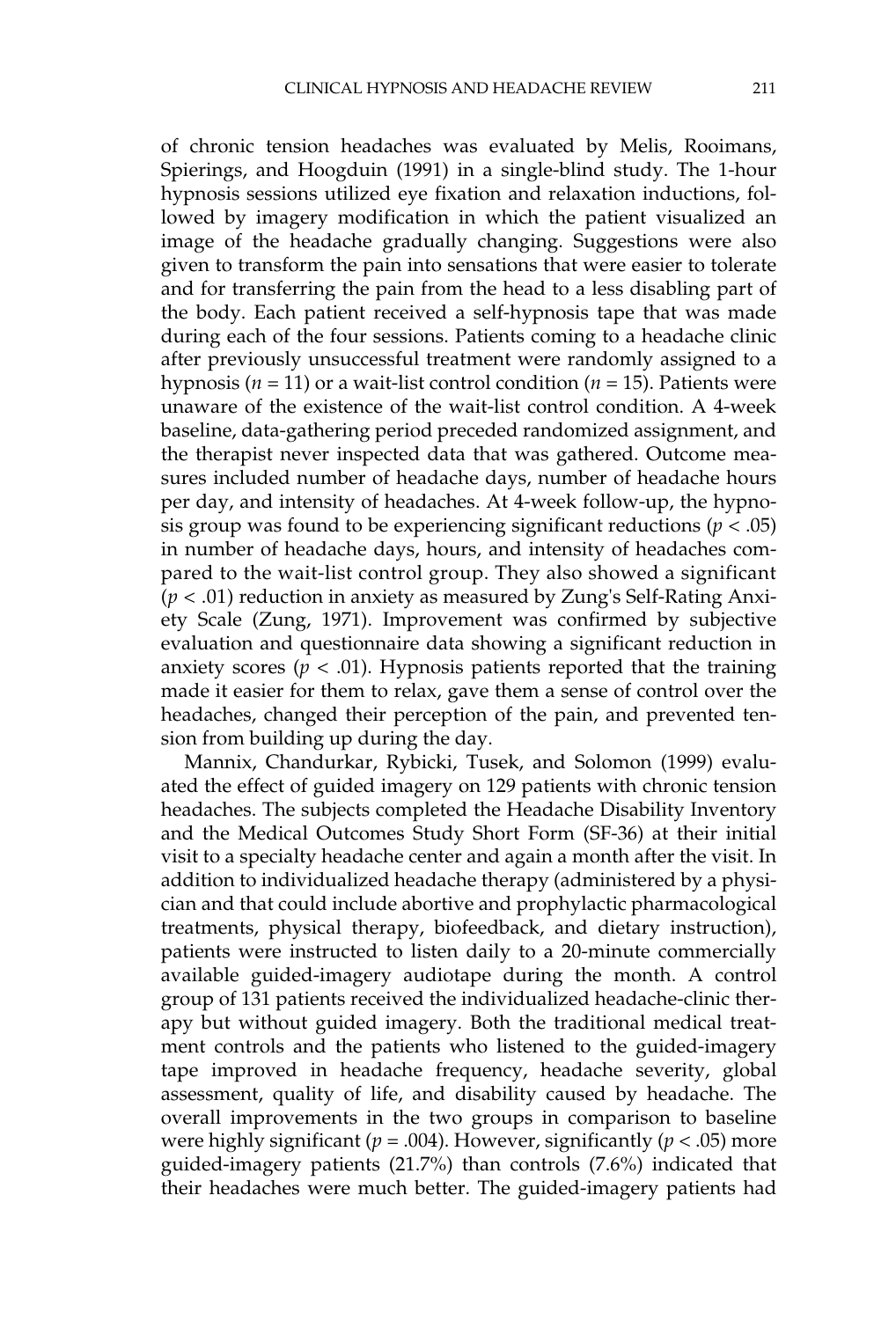significantly more improvement than the controls in three of the eight SF-36 domains: bodily pain ( $p < .049$ ), vitality ( $p < .009$ ), and mental health ( $p < .034$ ). No adverse effects were reported in patients using guided imagery. It was concluded that guided imagery is an effective adjunct therapy for the management of chronic tension-type headache.

A group from the Netherlands published a series of studies on tension headaches. Van Dyck, Zitman, Linssen, Corry, and Spinhoven (1991) investigated the relative efficacy of autogenic training versus self-hypnosis training utilizing future-oriented hypnotic imagery in the treatment of tension headaches. It also sought to evaluate the extent to which therapy factors such as relaxation, imagery skills, and hypnotizability mediated therapy outcome. Fifty-five patients were randomly assigned to the two therapy conditions (28 to autogenic training and 27 to hypnosis). Each group completed four therapy sessions and two assessment sessions and were to practice at home. The two procedures were found to be equally effective in reducing headache pain, usage of pain medication, depression, and state anxiety. In the self-hypnosis condition, pain reduction was associated with depth of relaxation that was achieved during home practice (as assessed with diaries) and imagery capacity (assessed with the Dutch version of the Creative Imagination Scale). Interestingly, pain reduction from autogenic training appeared to be mediated differently from self-hypnosis and was unrelated to imagery skills, degree of relaxation, or hypnotizability. After statistically controlling for relaxation and imagery, hypnotizability scores on the Stanford Hypnotic Clinical Scale (Morgan & Hilgard, 1975) were significantly correlated with ratings of pain reduction.

Zitman, Van Dyck, Spinhoven, Linssen, and Corrie (1992) compared an abbreviated form of autogenic training (six exercises learned in fixed order) to a hypnosis group that used a technique of futureoriented hypnotic imagery (imagining the self in the future, pain-free), and to still a third condition that used the future-oriented hypnotic imagery but without presenting it as being hypnosis. Patients were described as having headache complaints for at least 6 months (76% had been suffering for over 2 years). All three interventions emphasized muscular and mental relaxation, and tapes were used for home practice. Treatment lasted 8 weeks, and, of 96 patients, 17 dropped out prior to follow-up (none from future-oriented hypnosis, with the others equally divided between the other two conditions). The three treatments were equally effective in reducing headaches at posttreatment, but, after a 6- month follow-up period, the future-oriented hypnotic imagery that had been explicitly presented as hypnosis was found to be superior to autogenic training. Contrary to common belief, it could be demonstrated that the therapists were as effective with the treatment modality they preferred as with the treatment modality they felt to be less remedial. They concluded, "Our data indicate that at least in tension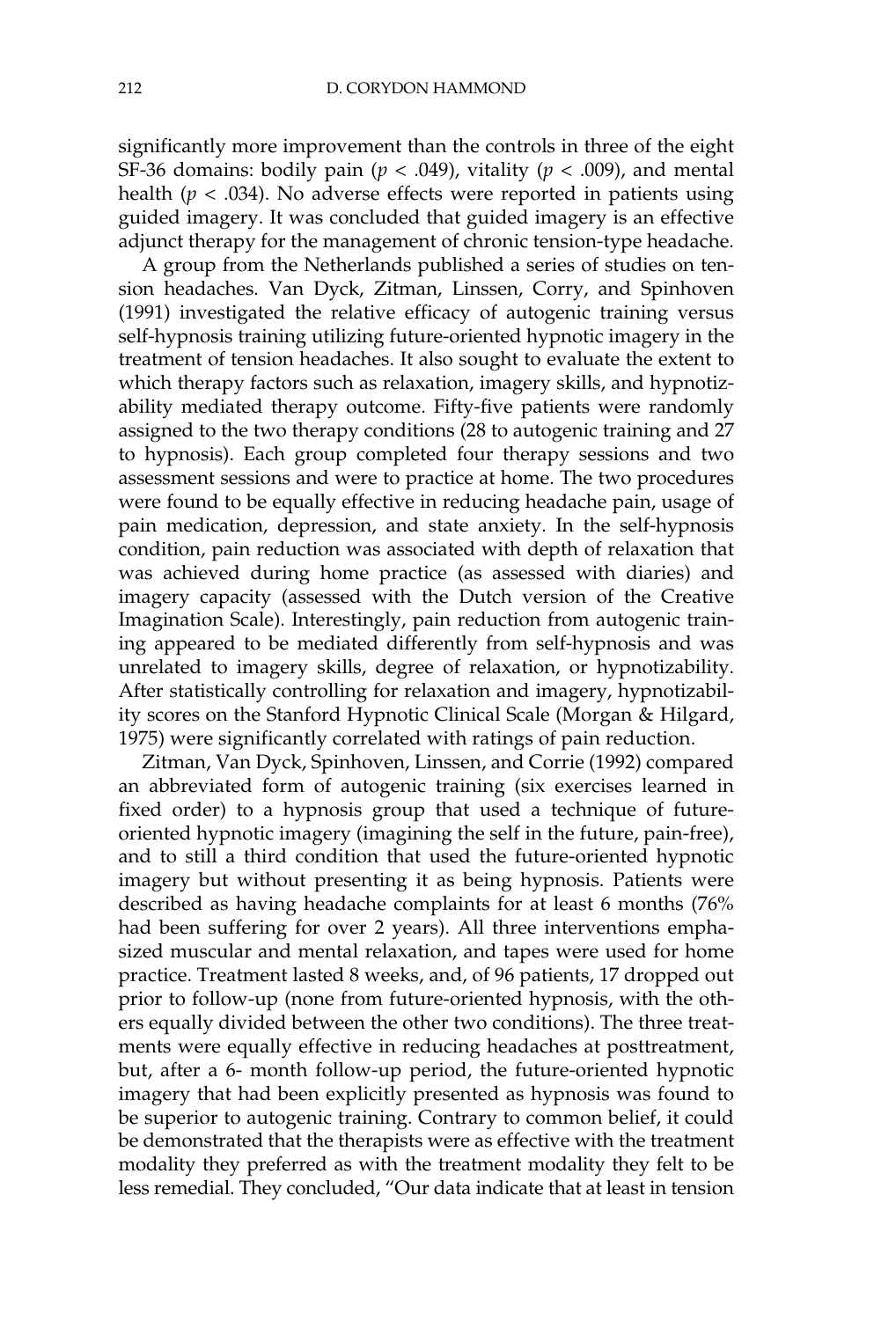headache patients, defining a procedure explicitly as hypnotherapy may not lead to greater effects at posttreatment, but does lead to longer lasting effects" (p. 226).

Spinhoven, Linssen, Van Dyck, and Zitman (1992) compared manualized treatment with various self-hypnotic techniques or autogenic training in 56 chronic tension-headache patients who had been evaluated by a neurologist. Patients served as their own controls with the first assessment session occurring after a wait-list period of 8 weeks. There were no differences between treatment groups at conclusion of treatment or at 6-month follow-up. Patients in both conditions significantly  $(p < .05)$  reduced their headaches and psychological distress  $(p < .05)$  (SCL-90; Derogatis, 1992) compared to the wait-list period. Improvements were maintained at follow-up. Both long-term and short-term pain reductions were accompanied by an increase in perceived pain control, and those patients attributing the pain reduction to their own efforts demonstrated long-term pain reduction.

In a randomized, controlled study, ter Kuile, Spinhoven, Linssen, Zitman, Van Dyck, and Rooijmans (1994) evaluated autogenic training in comparison to cognitive self-hypnosis training and a wait-list control condition in treating chronic headache patients. They also examined the influence of subject recruitment (neurological outpatient clinic or students or community members responding to a newspaper advertisement) on treatment outcome and whether level of hypnotizability was related to outcome. Treatment consisted of seven individual manualized treatment sessions once weekly, with three reinforcement sessions at 2, 4, and 6 months, with encouragement to use a 15-minute tape twice daily. Cognitive self-hypnosis training included relaxation, imaginative inattention, pain displacement and transformation, and hypnotic analgesia. Autogenic training was an extended version of previous studies by this group, with standard autogenic exercises for arm heaviness, arm warming, steady and regular heartbeat, easy breathing, pelvic warming and relaxation, and comfortable coolness of the forehead. At the conclusion of treatment, there was a significant  $(p < .004)$  reduction in Headache Index scores for both treatment groups compared with the wait-list controls, and no significant differences were observed between the two conditions or the three referral sources. At 35-week follow-up, the improvements were maintained and there were also no significant differences between the treatment groups on the Headache Index, medication usage, or in referral sources. In both treatment conditions, the high hypnotizable subjects achieved a greater reduction in headache pain at posttreatment and follow-up than did the low hypnotizable subjects. The authors speculated that because the autogenic training used in this study was more extended and may have tapped more specific imagery and hypnotic skills, this may have been the reason for the relationship with hypnotizability, in contrast to a previous study (Van Dyck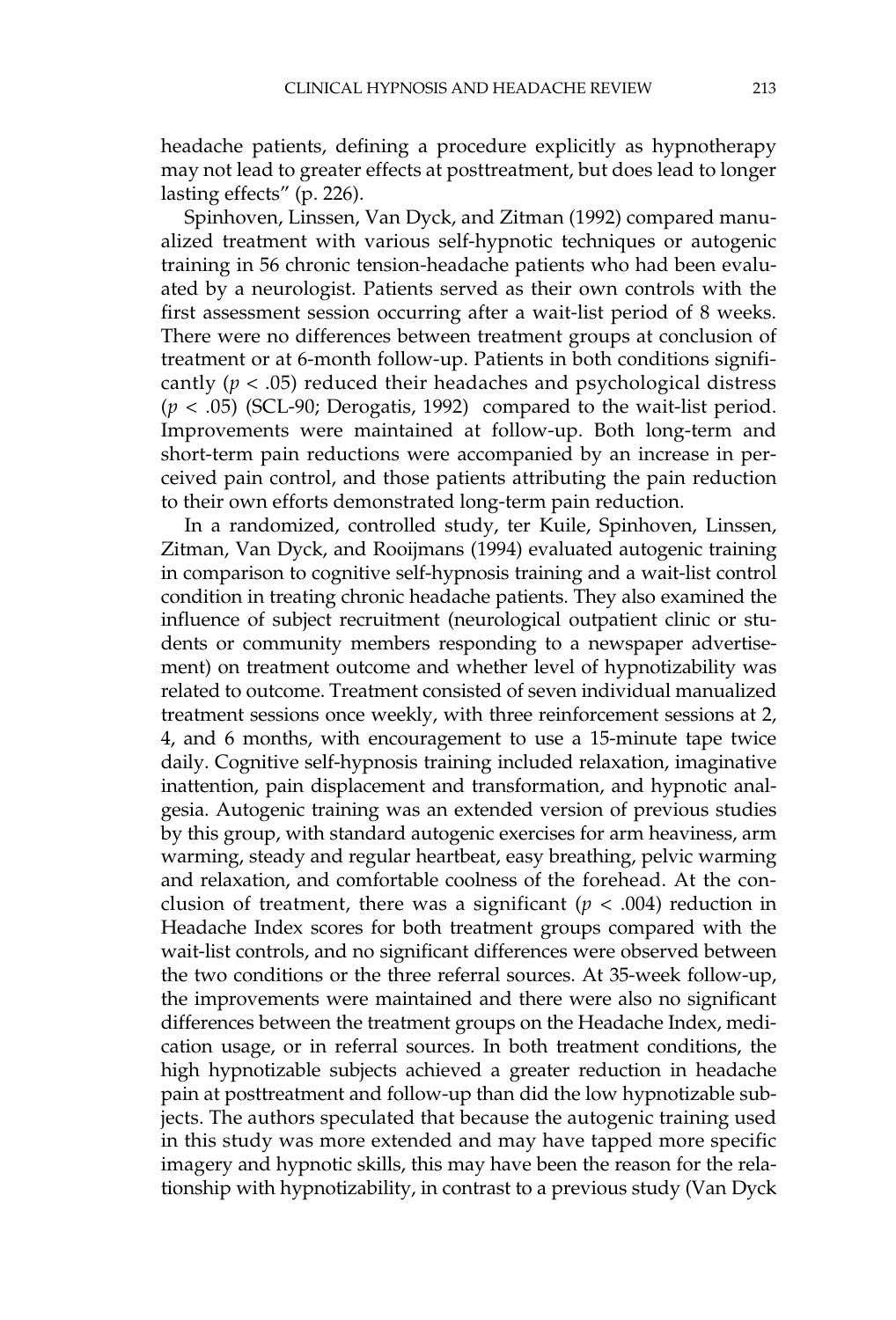et al., 1991), which did not find such a relationship. It was concluded that "simple and more complex procedures yield comparable therapy results" (*p*. 357) and that "apparently, presenting multiple strategies to subjects, including cognitive stress and pain coping strategies, did not enhance the efficacy of treatment" (*p*. 338).

There have also been other studies of autogenic training that found it equivalent to progressive relaxation (Friedman & Taub, 1984, 1985; Janssen & Neutgens, 1986), to biofeedback (thermal or EMG) (Friedman & Taub, 1984, 1985; Labbe, 1995; Sargent, Solbach, Coyne, Spohn, & Segerson, 1986), or to autogenic training combined with biofeedback (Labbe) in significantly reducing migraine or tension headaches. The Labbe study with migraines in children was randomized, included a wait-list control group and 6-month follow-up, and found significant reductions in headache frequency  $(p < .01)$  compared with wait-list children. Friedman and Taub (1984, 1985) also used randomized assignment to biofeedback, relaxation, and wait-list control groups compared with high and low hypnotizability groups. Cott, Parkinson, Fabich, Bedard, and Marlin (1992) found that autogenic training combined with EMG biofeedback was significantly more effective than autogenic training alone or autogenic training combined with thermal biofeedback. One study (Collet, Cottraux, & Juenet, 1986) did not find autogenic training significant in comparison with galvanic skin response biofeedback, but the autogenic training was only administered via a tape recording. In a randomized study (Reich, 1989) in which autogenic training was used in some cases along with cognitive therapy, hypnosis, or progressive relaxation in comparison to thermal or EMG biofeedback versus transcutaneous electrical nerve stimulator (TENS) or cerebral electrical stimulation versus a multimodal treatment combining several of these modalities, there were significant pre-, posttreatment, and follow-up reductions of tension and migraine headaches and over-the-counter medication in all groups. Finally, still one other study (Schlutter, Golden, & Blume, 1980) found equivalence in outcomes with tension headaches using hypnosis, EMG biofeedback, or EMG biofeedback combined with progressive muscle-relaxation training. The basic equivalency of biofeedback and autogenic training in the treatment of headache or migraine that has been noted in these more recent studies continues to provide further support for the same conclusions reached in an older meta-analysis (Blanchard, Andrasik, Ahles, Teders, & O'Keefe, 1980) of 35 studies.

# SUMMARY AND CONCLUSIONS

Chambless et al. (1998) established the following criteria to obtain the status of a "well-established treatment." First, there must be at least two experiments that show efficacy through demonstrating (a) that it is superior statistically to another treatment *or* to a pill or psychological placebo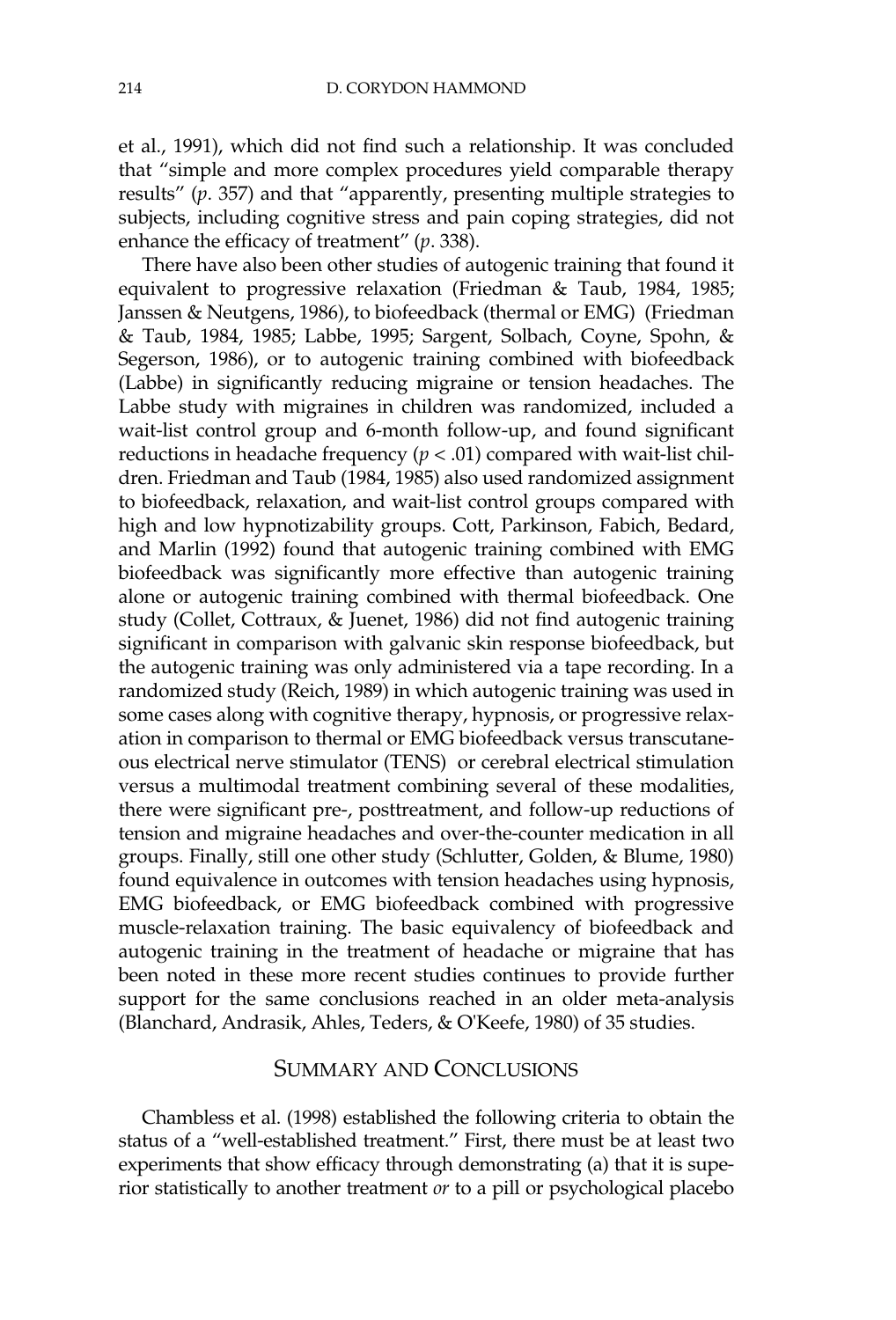or (b) that it is "equivalent to an already established treatment in experiments with adequate sample sizes" (*p*. 4). Alternatively, a treatment may be considered well established through "a large series of single case design experiments ( $n > 9$ ) demonstrating efficacy" ( $p$ . 4) that must have used good experimental designs and compared the treatment to another intervention. Further, a well-established treatment must have been conducted with a treatment manual, clearly specify the characteristics of the client samples, and the positive outcomes must have been demonstrated by at least two different investigators or research teams.

According to these standards for judging efficacy of clinical psychology treatments, the use of hypnosis with headaches and migraines qualifies as a well-established treatment that is both efficacious and specific. The efficacy of hypnosis with headaches has been demonstrated to be statistically superior or equivalent in comparison with commonly used medication treatments, in a double-blinded placebocontrolled study, in comparison to established biofeedback treatments, and in research performed by many different investigators. The consensus of the outcome studies is that hypnotically facilitated relaxation and imagery (or imagery-modification) techniques, combined with encouraging the daily practice of self-hypnosis (e.g., with assistance of a self-hypnosis tape), are usually effective without requiring more complex or multifaceted hypnotic techniques. The hypnotic methodology of using a series of structured and extended autogenic training exercises seems equivalent to other self-hypnotic techniques.

It should be noted that in my almost 30 years of clinical experience, it has likewise been invaluable to inquire about the frequency with which the patient awakens in the morning with a headache or migraine. When this is a frequent occurrence, a self-hypnosis tape (that is left open-ended at its conclusion) can be used at bedtime to promote calming and deep relaxation, with repetitive suggestions that

As you sleep, your jaw will remain relaxed and at ease throughout the night, free from tension and tightness. And if there is a need to clench anything, your mind will cause you to clench a hand into a fist, but your jaw will remain loose and limp, relaxed and at ease as you sleep.

Hypnosis for bruxism and clenching has been documented to have significant effectiveness (Clarke & Reynolds, 1991) in reducing EMG activity.

The issue of whether there is a relationship between hypnotizability and outcome in the treatment of headache still remains unclear. Several studies have failed to find a correlation between hypnotizability and treatment outcome (Primavera & Patterson, 1991; Smith, Womack, & Chen, 1989; Spanos et al., 1993), while others have found a positive relationship between hypnotizability and headache-treatment outcome (Andreychuk & Skriver, 1975; Friedman & Taub, 1984; ter Kuile et al., 1994; Van Dyck et al., 1991).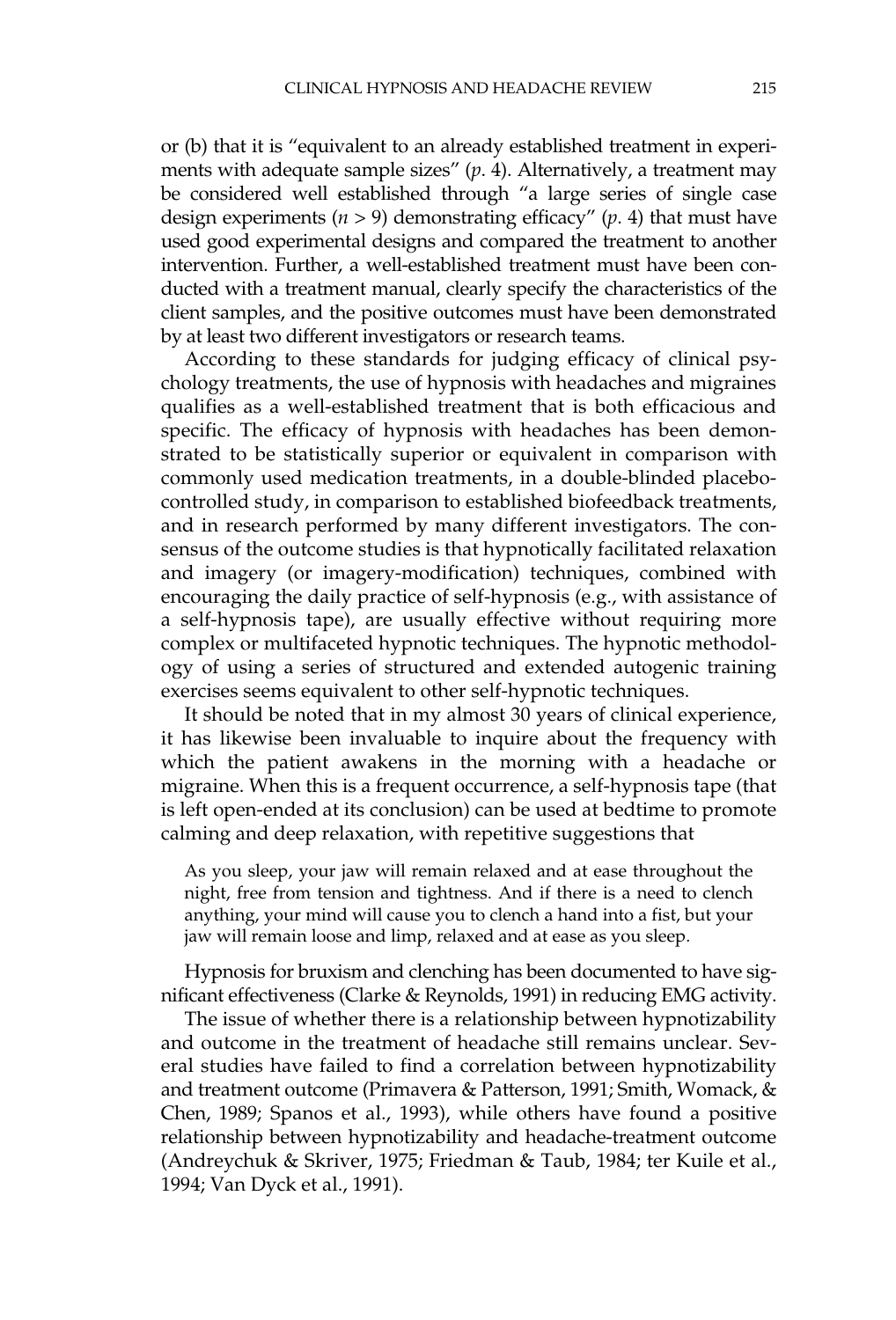In conclusion, not only has hypnosis been shown to be efficacious with headache and migraine but it is also a treatment that is relatively brief and cost effective. At the same time, it has been found to be virtually free of the side effects, risks of adverse reactions, and the ongoing expense associated with the widely used medication treatments. Hypnosis should be recognized by the scientific, health care, and medical insurance communities as being an efficient evidence-based practice.

#### **REFERENCES**

- Anderson, J. A. D., Basker, M. A., & Dalton, R. (1975). Migraine and hypnotherapy. *International Journal of Clinical & Experimental Hypnosis*, *23*, 48–58.
- Andreychuk, T., & Skriver, C. (1975). Hypnosis and biofeedback in the treatment of migraine headache. *International Journal of Clinical & Experimental Hypnosis, 23*, 172–183.
- Blanchard, E. B., Andrasik, F., Ahles, T., Teders, S., & O'Keefe, D. (1980). Migraine and tension headache: A meta-analytic review. *Behavior* Therapy, *11*, 613–631.
- Chambless, D. L., Baker, M. J., Baucaom, D. H., Beutler, L. E., Calhoun, K. S., Crits-Christoph, P., et al. (1998). Update on empirically validated therapies II. *The Clinical Psychologist*, *51*, 3–16.
- Chambless, D., & Hollon, S. D. (1998). Defining empirically supported therapies. *Journal of Consulting & Clinical Psychology*, *66,* 7–18.
- Clarke, J. H., & Reynolds, P. J. (1991). Suggestive hypnotherapy for nocturnal bruxism: A pilot study. *American Journal of Clinical Hypnosis*, *33*, 248–253.
- Collet, L., Cottraux, J., & Juenet, C. (1986). GSR feedback and Schultz's relaxation in tension headaches: A comparative study. *Pain, 25,* 205–213.

Cott, A., Parkinson, W., Fabich, M., Bedard, M., & Marlin, R. (1992). Long-term efficacy of combined relaxation: Biofeedback treatments for chronic headache. *Pain*, *51*, 49–56.

- Derogatis, L. R. (1992). *SCL-90R: Administration, scoring and procedures manual II.* Baltimore, MD: Clinical Psychometric Research.
- Elliotson, J. (1843). *Numerous cases of surgical operations without pain in the mesmeric state.* Philadelphia: Lea & Blanchard.
- Emmerson, G. H., & Trexler, G. (1999). An hypnotic intervention for migraine control. *Australian Journal of Clinical & Experimental Hypnosis, 27*, 54–61.
- Esdaile, J. (1976). *Mesmerism in India and its practical application in surgery and medicine*. New York: Arno Press. (Original work published in 1846)
- Friedman, H., & Taub, H. A. (1984). Brief psychological training procedures in migraine treatment. *American Journal of Clinical Hypnosis*, *26*, 187–200.
- Friedman, H., & Taub, H. A. (1985). Extended follow-up study of the effects of brief psychological procedures in migraine therapy. *American Journal of Clinical Hypnosis*, *28*, 27–33.
- Gallagher, R. M., & Warner, J. B. (1984). Patient motivation in the treatment of migraine: A non-medicinal study. *Headache*, *24*, 269–271.
- Hartland, J. (1971). *Medical and dental hypnosis* (2nd ed.). London: Bailliere Tilndall.
- Janssen, K., & Neutgens, J. (1986). Autogenic training and progressive relaxation in the treatment of three kinds of headache. *Behavior Research & Therapy*, *24*, 199–208.
- Kirsch, I. (1985). Response expectancy as a determinant of experience and behavior. *American Psychologist*, *40*, 1189–1202.
- Labbe, E. E. (1995). Treatment of childhood migraine with autogenic training and skin temperature biofeedback: A component analysis. *Headache*, *35*, 10–13.
- Mannix, L. K., Chandurkar, R. S., Rybicki, L. A., Tusek, D. L., & Solomon, G. D. (1999). Effect of guided imagery on quality of life for patients with chronic tension-type headache. *Headache*, *29*, 326–334.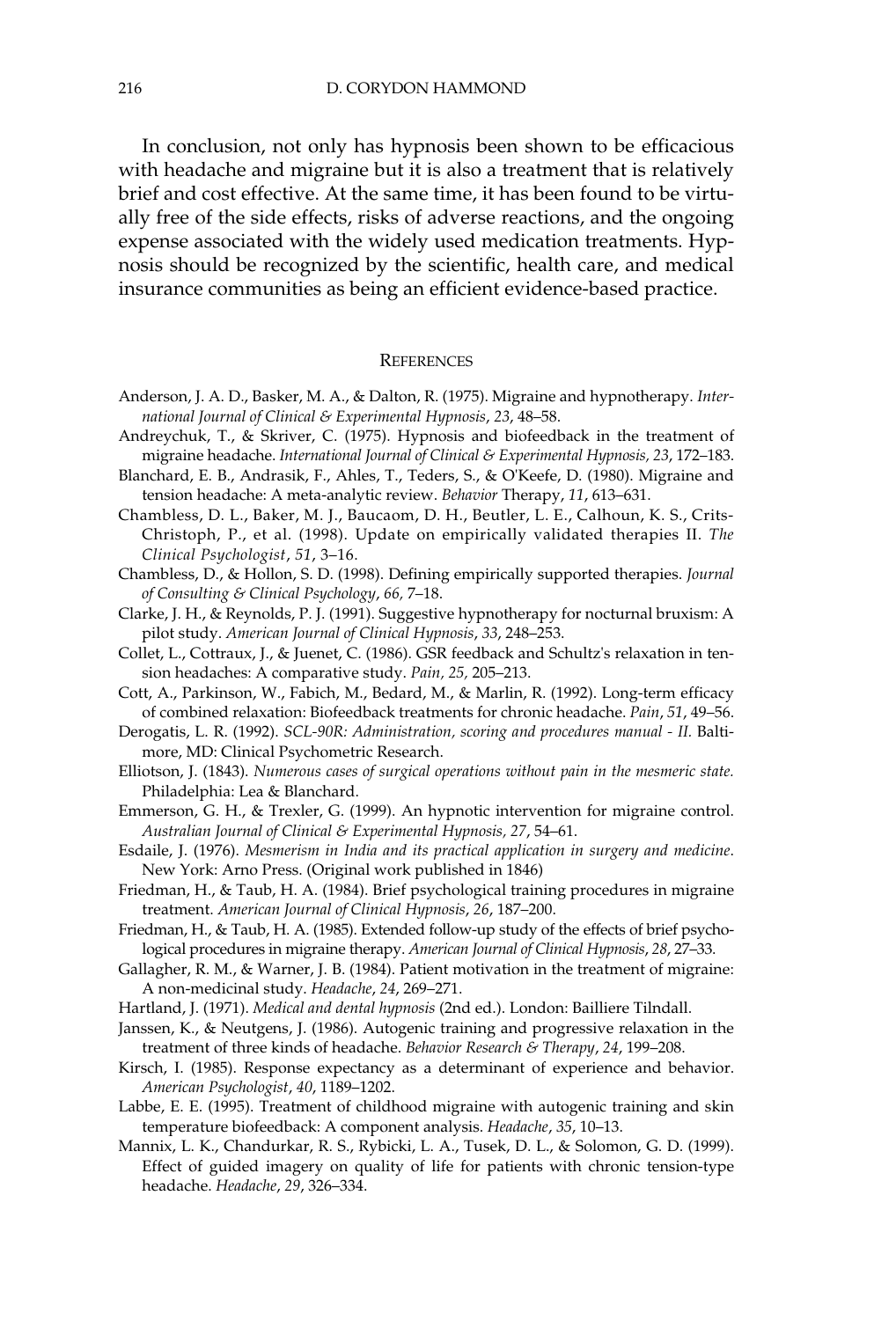- Melis, P. M., Rooimans, W., Spierings, E. L., & Hoogduin, C. A. (1991). Treatment of chronic tension-type headache with hypnotherapy: A single-blind controlled study. *Headache*, *31*, 686–689.
- Montgomery, G. H., DuHamel, K. N., & Redd, W. H. (2000). A meta-analysis of hypnotically induced analgesia: How effective is hypnosis? *International Journal of Clinical & Experimental Hypnosis*, *48*, 138–153.
- Morgan, A. H., & Hilgard, E. R. (1975). Stanford Hypnotic Clinical Scale (SHCS). In E. R. Hilgard & J. R. Hilgard (Eds.), *Hypnosis in the relief of pain* (pp. 209–221). Los Altos, CA: William Kaufmann.
- NIH Technology Assessment Panel on Integration of Behavioral and Relaxation Approaches into the Treatment of Chronic Pain and Insomnia. (1996). Integration of behavioral and relaxation approaches into the treatment of chronic pain and insomnia. *Journal of the American Medical Association*, *276*, 313–318.
- Olness, K., MacDonald, J. T., & Uden, D. L. (1987). Comparison of self-hypnosis and propranolol in the treatment of juvenile classic migraine. *Pediatrics*, *79*, 593–597.
- Primavera, J. P., & Patterson, S. (1991). A tape-recorded test of hypnotic susceptibility for screening headache patients: A feasibility study of the Harvard Group Scale of Hypnotic Susceptibility, Form A. *Headache*, *31*, 619–621.
- Reich, B. A. (1989). Non-invasive treatment of vascular and muscle contraction headache: A comparative longitudinal clinical study. *Headache*, *29*, 34–41.
- Sargent, J., Solbach, P., Coyne, L., Spohn, H., & Segerson, J. (1986). Results of a controlled, experimental, outcome study of nondrug treatments for the control of migraine headaches. *Journal of Behavioral Medicine*, *9*, 291–323.
- Schlutter, L. C., Golden, C., & Blume, H. G. (1980). A comparison of treatments for prefrontal muscle contraction headache. *British Journal of Medical Psychology*, *53*, 47–52.
- Smith, M. S., Womack, W. M., & Chen, A. C. (1989). Hypnotizability does not predict outcome of behavioral treatment in pediatric headache. *American Journal of Clinical Hypnosis*, *31*, 237–241.
- Spanos, N. P., Liddy, S. J., Scott, H., Garrard, C., Sine, J., Tirabasso, A., & Hayward, A. (1993). Hypnotic suggestion and placebo for the treatment of chronic headache in a university volunteer sample. *Cognitive Therapy & Research*, *17*, 191–205.
- Spiegel, H., & Spiegel, D. (1978). *Trance and treatment: Clinical uses of hypnosis*. New York: Basic Books.
- Spinhoven, P., Linssen, A. C., Van Dyck, R., & Zitman, F. G. (1992). Autogenic training and self-hypnosis in the control of tension headaches. *General Hospital Psychiatry*, *14*, 408–415.
- ter Kuile, M. M., Spinhoven, P., Linssen, A. C. G., Zitman, F. G., Van Dyck, R., & Rooijmans, H. G. M. (1994). Autogenic training and cognitive self-hypnosis for the treatment of recurrent headaches in three different subject groups. *Pain*, *58*, 331–340.
- Van Dyck, R., Zitman, F. G., Linssen, A., Corry, G., & Spinhoven, P. (1991). Autogenic training and future oriented hypnotic imagery in the treatment of tension headache: Outcome and process. *International Journal of Clinical & Experimental Hypnosis*, *39*, 6–23.
- Zitman, F. G., Van Dyck, R., Spinhoven, P., Linssen, A., & Corrie, G. (1992). Hypnosis and autogenic training in the treatment of tension headaches: A two-phase constructive design with follow-up. *Journal of Psychosomatic Research*, *36*, 219–228.
- Zung, W. W. K. (1971). A rating instrument for anxiety disorders. *Psychosomatics*, *12*, 371–379.

## **Überblick über die Wirksamkeit von Klinischer Hypnose bei Kopfschmerzen und Migräne**

### **D. Corydon Hammond**

**Zusammenfassung: Die 12-köpfige Kommission des National Institute of Health Technology Assessment für die Integration von behavioralen und**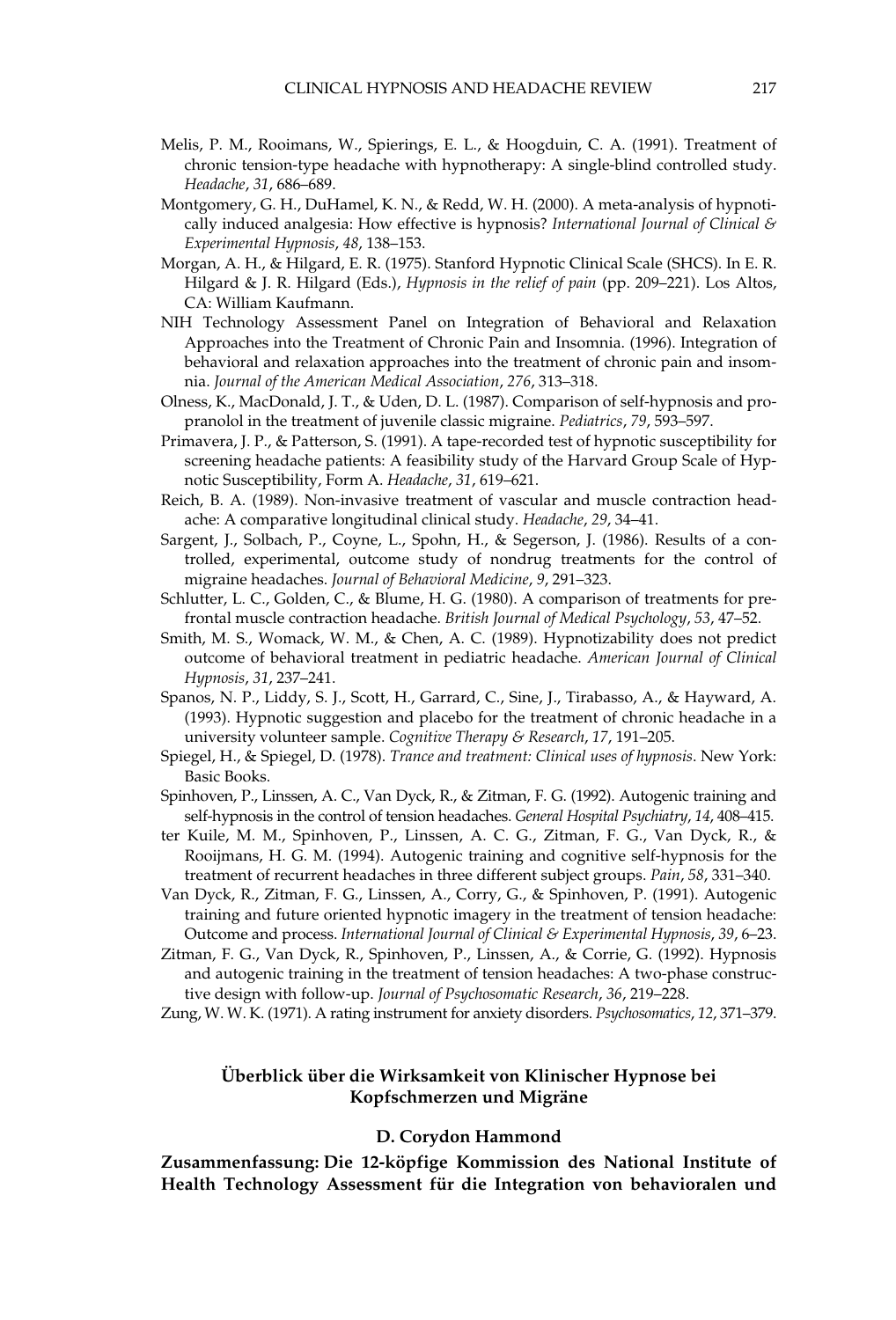**entspannungsorientierten Ansätzen bei der Behandlung von chronischem Schmerz und Insomnie (1996) hat die Forschungsergebnisse hinsichtlich des Einsatzes von Hypnose bei Krebsschmerzen beurteilt und festgestellt dass die Beweislage sehr günstig sei. Darüber hinaus gebe es weitere Hinweise für die Effektivität von Hypnose bei einigen Formen von chronischem Schmerz, darunter Spannungskopfschmerzen. Dieser Bericht liefert einen aktualisierten Überblick über die vorhandene Literatur hinsichtlich der Wirksamkeit von Hypnose bei der Behandlung von Kopfschmerzen und Migräne und kommt zu dem Schluss, dass Hypnose die klinischpsychologischen Forschungskriterien einer gut etablierten und wirksamen Therapieform erfüllt. Zugleich ist Hypnose praktisch frei von Nebenwirkungen, Risiken von ungünstigen Reaktionen und den laufenden Kosten pharmakologischer Behandlungen.**

> RALF SCHMAELZLE *University of Konstanz, Konstanz, Germany*

## **Revue de l'efficacité de l'hypnose clinique dans le traitement de maux de tête et de migraines**

#### **D. Corydon Hammond**

**Résumé: Les 12 membres du groupe de spécialistes du NIH (National Institute of Health) pour l'évaluation technologique de l'intégration de la relaxation et de méthodes comportementales dans le traitement de la douleur chronique et de l'insomnie (1996) ont examiné des études portant sur l'issue d'hypnothérapies contre la douleur liée au cancer et en ont conclu que certains résultats étaient probants, alors que d'autres démontraient que l'hypnothérapie peut être efficace pour traiter certaines douleurs chroniques, notamment les céphalées de tension. Cet article fournit une étude à jour de la documentation existante sur l'efficacité de l'hypnose dans le traitement de maux de tête et de migraines, et conclut que l'hypnose satisfait aux critères de recherche psychologique clinique en matière de traitement efficace et bien établi, et qu'elle permet d'éviter presque totalement les effets secondaires, les risques d'effets indésirables et les dépenses à long terme associés à la prise de médicaments.**

> JOHANNE REYNAULT *C. Tr. (STIBC)*

**Revisión de la eficacia de la hipnosis clínica para los dolores de cabeza y migrañas**

### **D. Corydon Hammond**

**Resumen: Los 12 miembros del panel de la National Institute of Health Technology Assessment sobre la integración de enfoques conductuales y de relajación para el tratamiento de insomnio y dolor crónico (1996) revisaron los estudios de hipnosis para el dolor de cáncer y concluyeron que la evidencia de la investigación era fuerte y que otra evidencia sugiere que la hipnosis puede ser efectiva para dolores crónicos, incluyendo los dolores de**